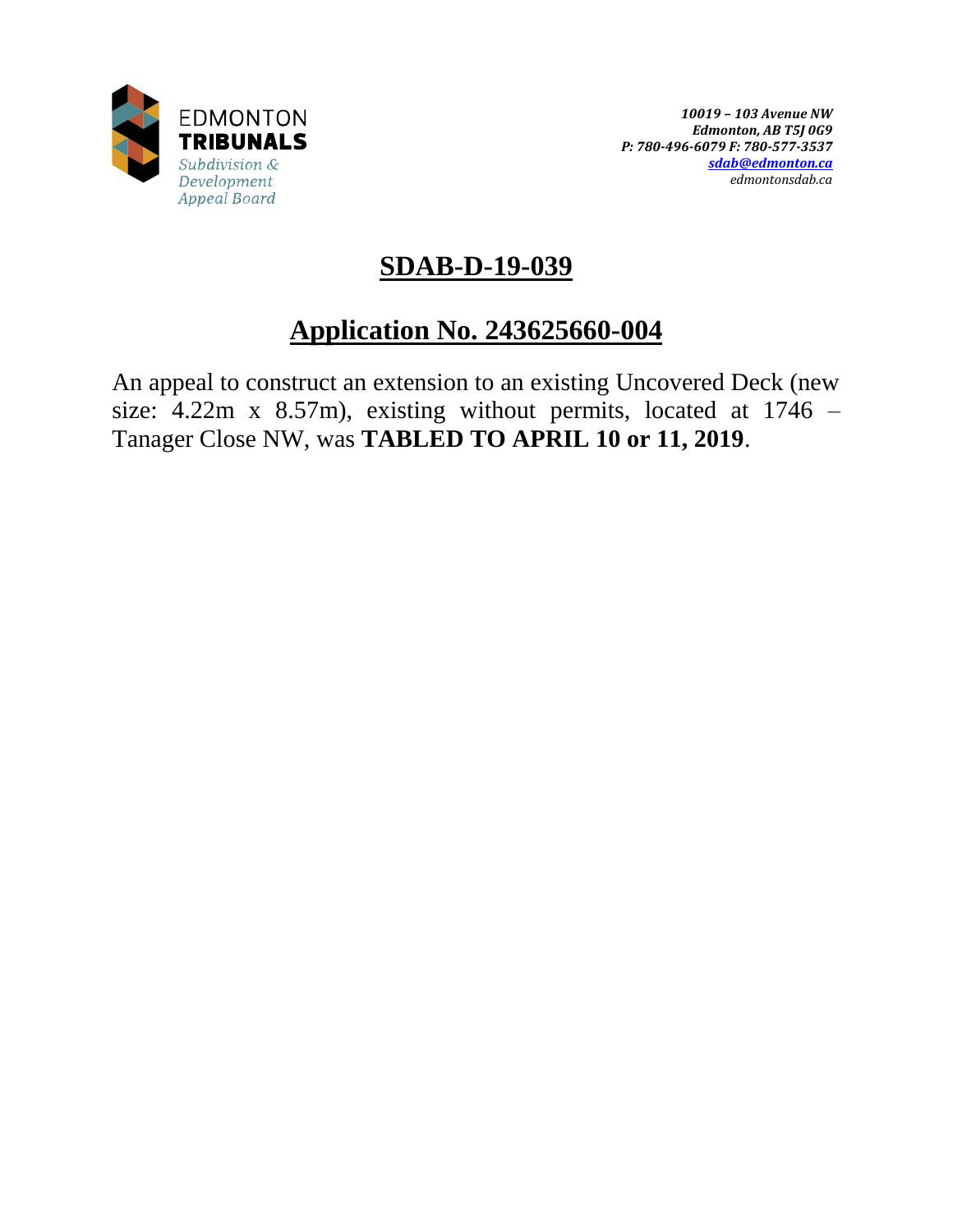

Date: March 28, 2019 Project Number: 266010257-006 File Number: SDAB-D-19-017

# **Notice of Decision**

# *February 14, 2019 Hearing*:

[1] The Subdivision and Development Appeal Board (the "Board") made and passed the following motion:

"That the appeal hearing be postponed until March 21, 2019."

## **Reasons for Decision**:

- 1. Legal Counsel for the Appellant and Legal Counsel for the City of Edmonton have both consented to a postponement.
- 2. Postponing the appeal hearing to a later date will allow sufficient time for further discussions related to the legal issues to occur.

# *March 21, 2019 Hearing*:

## **Motion**:

[2] The Board made and passed the following motion:

"that SDAB-D-19-017 be raised from the table."

[3] The Board heard an appeal that was filed on January 16, 2019. The appeal concerned the decision of the Development Authority, issued on December 20, 2018, to approve, subject to conditions, the following development:

> **To change the use of 27 units of Apartment Housing (9-1 bedroom, and 18-2 bedroom Dwellings) to 48 units of Apartment Hotel, increase the height, and amend the floor layout (parking garage, 1-4 storeys), and to construct exterior and interior alterations (change the Building design, increase height, increase parking garage size) to an approved Building.**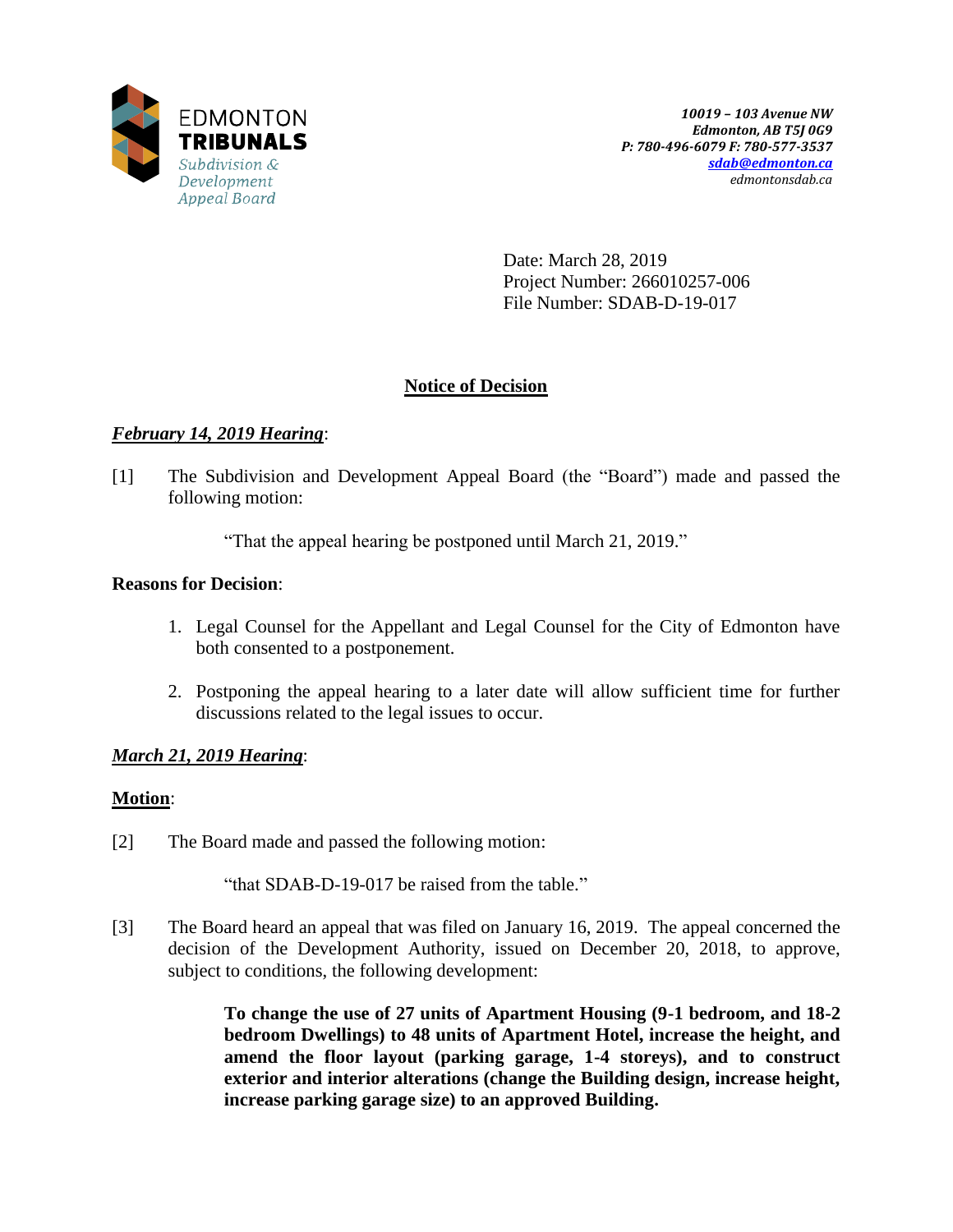- [4] The subject property is on Plan 8220508 Blk 30 Lot 9, located at 17104 90 Avenue NW, within the CSC Shopping Centre Zone. The Summerlea Neighbourhood Area Structure Plan applies to the subject property.
- [5] The following documents were received prior to the hearing and form part of the record:
	- Copy of the Development Permit application with attachments, proposed plans, and the approved Development Permit; and
	- The Development Officer's written submissions including two Court of Appeal Decisions;
	- The Appellant's written submissions.
- [6] The following exhibits were presented during the hearing and form part of the record:
	- Exhibit A A joint submission from the Appellant and City of Edmonton
	- $\bullet$  Exhibit B Mark up of the approved development permit conditions

#### **Preliminary Matters**

- [7] At the outset of the appeal hearing, the Presiding Officer informed all in attendance that he and Mr. Gooch are known to each other and have worked together as consultants on a project in the past. The Presiding Officer confirmed with the parties in attendance that there was no opposition to the composition of the panel.
- [8] The Presiding Officer outlined how the hearing would be conducted, including the order of appearance of parties, and no opposition was noted.
- [9] The appeal was filed on time, in accordance with Section 686 of the *Municipal Government Act*, RSA 2000, c M-26 (the "*Municipal Government Act*").

#### **Summary of Hearing**

- *i) Position of Mr. Gunther, Legal Counsel for the City of Edmonton, who was accompanied by Mr. Speidel, Legal Counsel for the Appellant*
- [10] Mr. Gunther provided the Board with a joint submission between the Appellant and the City of Edmonton (marked "Exhibit A").
- [11] Mr. Gunther stated that the main issue was Condition No. 2 of the approved permit:

2. PRIOR TO THE RELEASE OF DRAWINGS FOR BUILDING PERMIT REVIEW the owner must register an easement through the adjacent west property, as shown on Enclosure I, for the provision of waste services. The easement is required to accommodate waste services vehicles entering the site from the neighbouring west access. An unobstructed drive aisle connection must be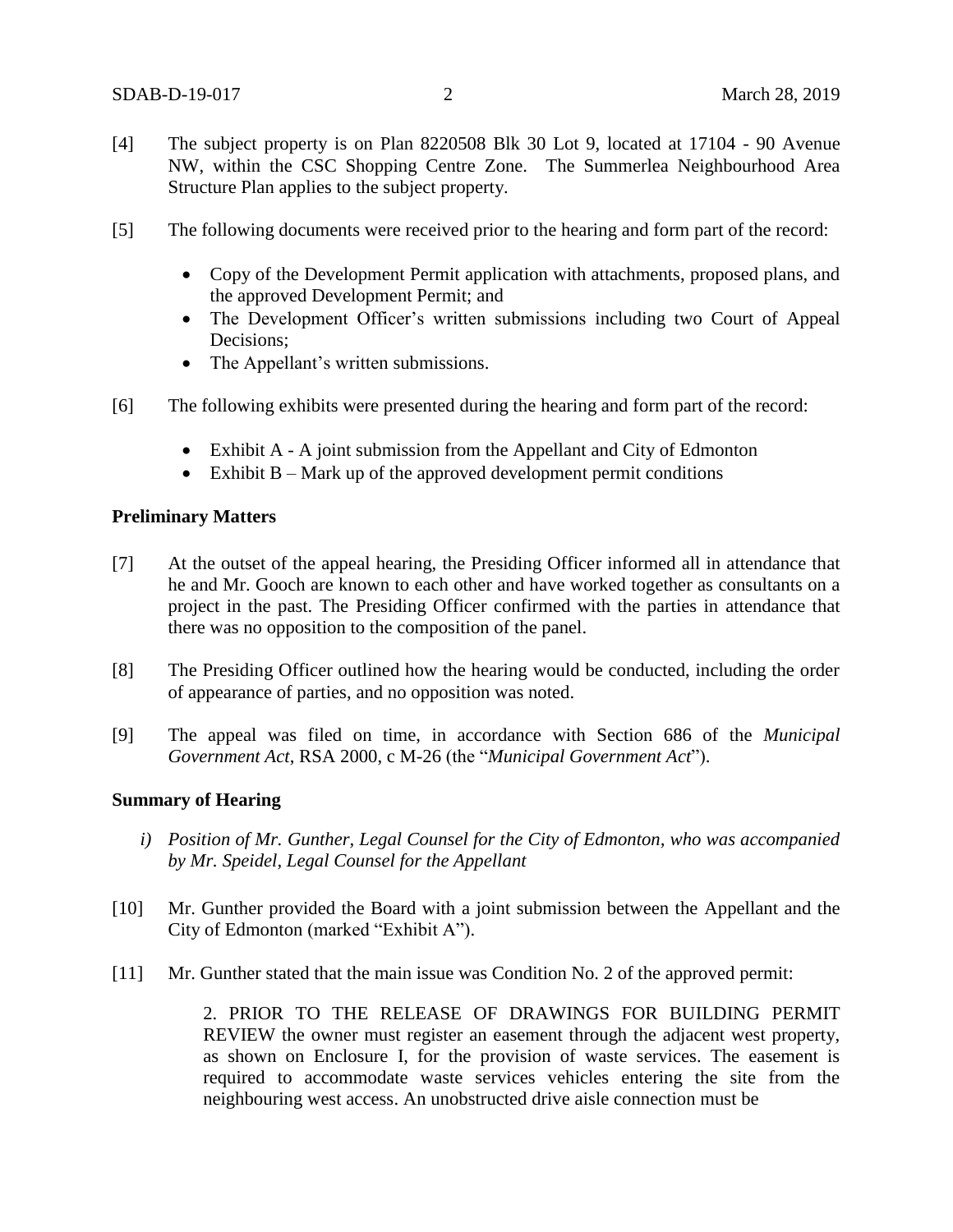maintained. The City of Edmonton will be a party to this easement, and the easement must stipulate that the owner may not discharge the easement without the express written consent of the City of Edmonton. The City's Law Branch will prepare the easement documents. The owner must contact Matthew Bennett of the City of Edmonton Law Branch (matthew.bennett2@edmonton.ca) to obtain a fillable form of the draft easement document, a sample of which is attached as Enclosure II. The owner must complete the easement document details and return the signed easement to the Law Branch. The City will review and execute the agreement, and the fully executed easement will then be returned to the owner who is required to register the easement on all affected Certificates of Title and provide proof of the easement registration to the Development Planner PRIOR to the release of the drawings for the Building Permit.

- [12] He referred to Enclosure I of the joint submission showing the layout of the subject Site. There is an access between the existing parcel and the neighbouring property which is owned by West Edmonton Mall.
- [13] That access leads out to a traffic light which is a signalized intersection. There is free access from the intersection to the subject Site with a secondary access to the subject Site.
- [14] There was concern from Waste Management regarding garbage trucks servicing the site so there would not be congestion or backing up of the garbage trucks if there is only one access to the Site.
- [15] The Development Officer put Condition No. 2 in the approval requiring the developer to formalize that access to the adjacent property. The approval was conditional upon obtaining that access easement before the Development Permit could be approved.
- [16] There were concerns about whether the neighbouring landowner would be willing to register the access easement to the title on their land.
- [17] To the best of their knowledge, the access has been in place for over 30 years which raises legal issues about the required right to continue using that access and if it obscured or obstructed, there could be legal issues with that. However, that is outside of what the Board can deal with.
- [18] They agreed to require the developer to keep the access up to the property line as far as they can go.
- [19] He referred to the joint submission and stated that Condition No. 2 will be amended to read:

The owner shall construct and maintain vehicular access up to the west property line allow for access and egress to the adjacent parcel to the west (as shown on Enclosure 1 as an arrow signifying the "Cross Lot Access').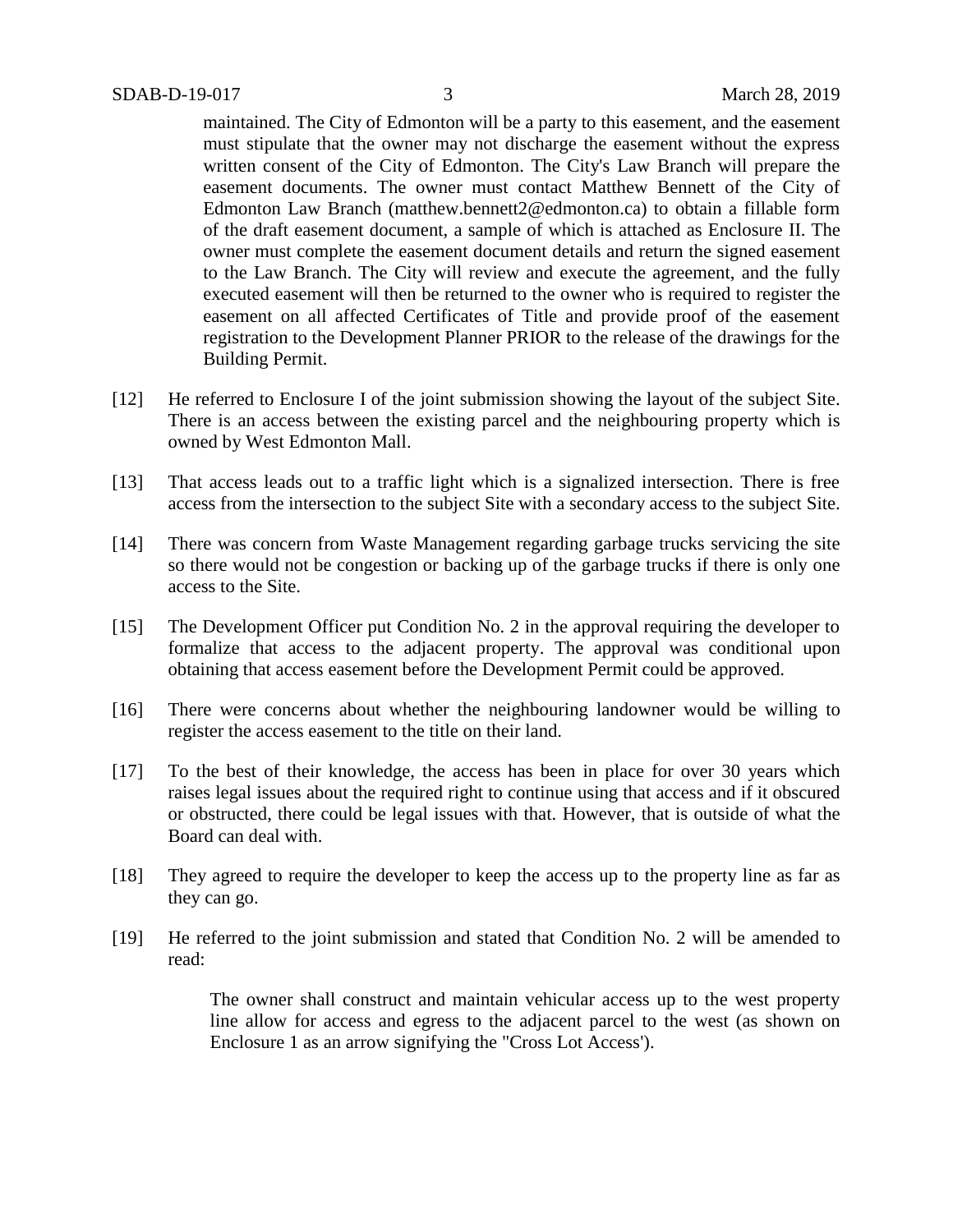[20] The second change is what needs to happen if the neighbouring land owner obstructs them from continuing access through that site. The amendment is to read:

> In the event that the owner of the adjacent parcel to the west hinders or obstructs the passage of vehicles between parcels, the owner shall take all reasonable steps to obtain a registered access easement on the adjacent west parcel, assert and enforce any acquired prescriptive rights, or make other arrangements to allow the free passage of vehicular traffic between the two parcels.

- [21] In short, they asked them to do their best to keep the access open. If the neighboring land owner wants to litigate it, they can only ask the developer to do their best.
- [22] Given there are no other concerns other than ensuring the safety when trucks are servicing the subject Site, the City is of the view that replacing Condition No. 2 is appropriate. Mr. Gunther provided the Board with a copy of the conditions that has been marked up showing the specific change in the conditions (marked "Exhibit B").
- [23] Mr. Speidel stated that aerial photographs over time show that there were two accesses off of 90 Avenue north of the property. Years later the aerial photographs showed the major intersection being built, access to the west was removed, and access to the existing cross agreement.
- [24] There was an agreement executed at the time to give up access they had and allow this access to be altered to take into account the six lane intersection at the light. He was not able to find additional information.
- [25] This makes sense as when the second phase of West Edmonton Mall was being built, it created more traffic and a major intersection was created to accommodate east/west traffic and north/south traffic to the mall and onto the property.
- [26] Mr. Speidel provided the following information in response to questions by the Board:
	- a. He confirmed that trucks maneuvering in the parking lot will not have a negative impact on the vehicles using the parking lot.
- [27] Ms. Whalen (from the Transportation Department) provided the following information in response to questions by the Board:
	- a. Drawings were provided and reviewed. She stated that maneuvering can be accommodated on site but will have an impact to the way the site operates. This can be done with one access but it does impact the operation of the site. Trucks will have to drive in, back up, and maneuver around parking stalls which become congested. That is not the preferred situation but can be done on the site.
	- b. Trucks may have to alter the times when they access the site or have spotters when trucks are backing up.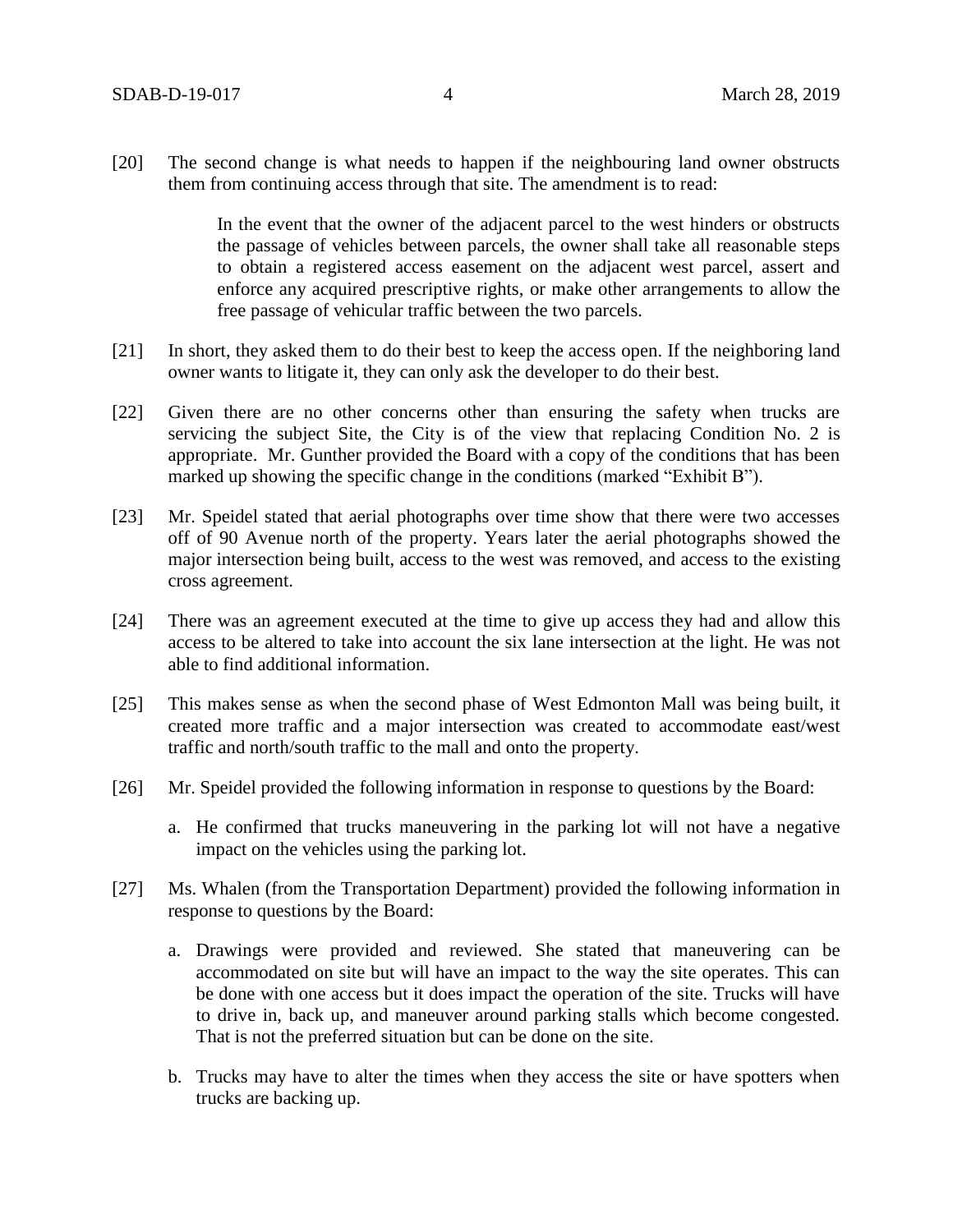- *ii) Position of the Community League*
- [28] Ms. Belter is representing the Summerlea Community League.
- [29] She does not have a concern if the proposed development is constructed as proposed.
- [30] She is concerned with snow removal in the area. Residents adjacent to the overflow lot on 178 Street and 90 Avenue as well as on the other side where Westgate Shopping Centre is are experiencing flooding as snow is always piled in the same location and cuts off access for the community.
- [31] Noise is generated when the parking lot is cleared which impacts the residents.
- [32] She does not have a concern with the underground parking. She is agreeable with the property having one access point.
- [33] In her opinion, removing garbage earlier in the day will be better as it will not be as busy.
	- *iii) Rebuttal of the Appellant*
- [34] Mr. Speidel did not have anything to add in rebuttal.

### **Decision**

[35] The appeal is **ALLOWED IN PART** and the decision of the Development Authority is **VARIED**. The development is **GRANTED** as approved by the Development Authority, subject to the following amendments:

> The Board **DELETES** the following condition from the Decision of Approval by the Development Authority:

2. PRIOR TO THE RELEASE OF DRAWINGS FOR BUILDING PERMIT REVIEW the owner must register an easement through the adjacent west property, as shown on Enclosure I, for the provision of waste services. The easement is required to accommodate waste services vehicles entering the site from the neighbouring west access. An unobstructed drive aisle connection must be maintained. The City of Edmonton will be a party to this easement, and the easement must stipulate that the owner may not discharge the easement without the express written consent of the City of Edmonton. The City's Law Branch will prepare the easement documents. The owner must contact Matthew Bennett of the City of Edmonton Law Branch (matthew.bennett2@edmonton.ca) to obtain a fillable form of the draft easement document, a sample of which is attached as Enclosure II. The owner must complete the easement document details and return the signed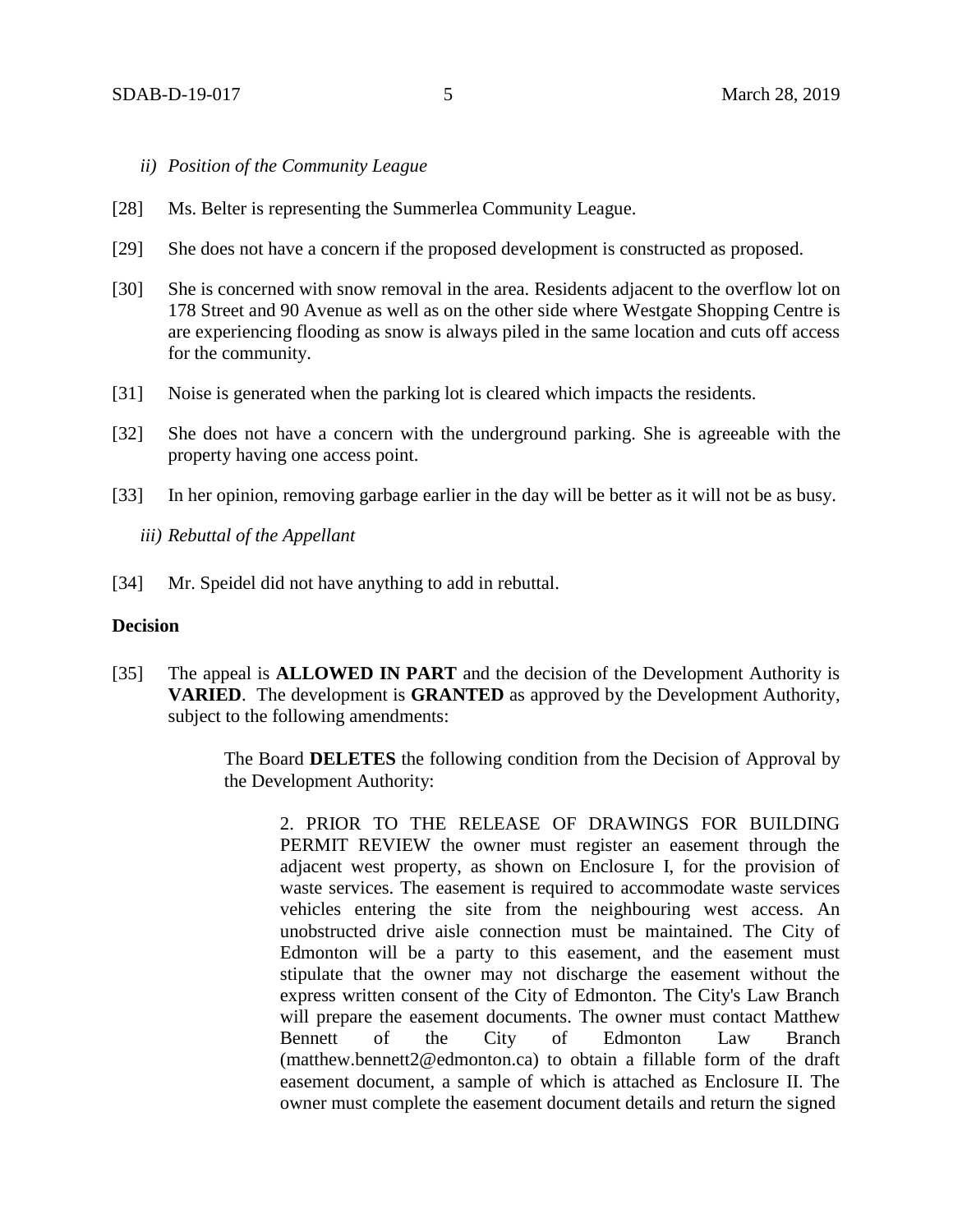easement to the Law Branch. The City will review and execute the agreement, and the fully executed easement will then be returned to the owner who is required to register the easement on all affected Certificates of Title and provide proof of the easement registration to the Development Planner PRIOR to the release of the drawings for the Building Permit.

The Board **IMPOSES** the following condition to the Decision of Approval by the Development Authority:

> 2. The owner shall construct and maintain vehicular access up to the west property line allow for access and egress to the adjacent parcel to the west (as shown on Enclosure 1 as an arrow signifying the "Cross Lot Access').

> In the event that the owner of the adjacent parcel to the west hinders or obstructs the passage of vehicles between parcels, the owner shall take all reasonable steps to obtain a registered access easement on the adjacent west parcel, assert and enforce any acquired prescriptive rights, or make other arrangements to allow the free passage of vehicular traffic between the two parcels.

## [36] **The development is NOW subject to the following CONDITIONS (as proposed by the Development Authority and agreed to the parties to this appeal):**

- 1. PRIOR TO THE RELEASE OF DRAWINGS FOR BUILDING PERMIT REVIEW, the applicant or property owner shall pay a Sanitary Sewer Trunk Charge fee of \$24423.00. All assessments are based upon information currently available to the City. The SSTC charges are quoted for the calendar year in which the development permit is granted. The final applicable rate is subject to change based on the year in which the payment is collected by the City of Edmonton.
- 2. The owner shall construct and maintain vehicular access up to the west property line allow for access and egress to the adjacent parcel to the west (as shown on Enclosure 1 as an arrow signifying the "Cross Lot Access'). In the event that the owner of the adjacent parcel to the west hinders or obstructs the passage of vehicles between parcels, the owner shall take all reasonable steps to obtain a registered access easement on the adjacent west parcel, assert and enforce any acquired prescriptive rights, or make other arrangements to allow the free passage of vehicular traffic between the two parcels.
	- A. Access to the subject site from 90 Avenue exists, as shown on Enclosure I. Any modification to the existing access requires the review and approval of Subdivision Planning. No additional access will be permitted to 90 Avenue.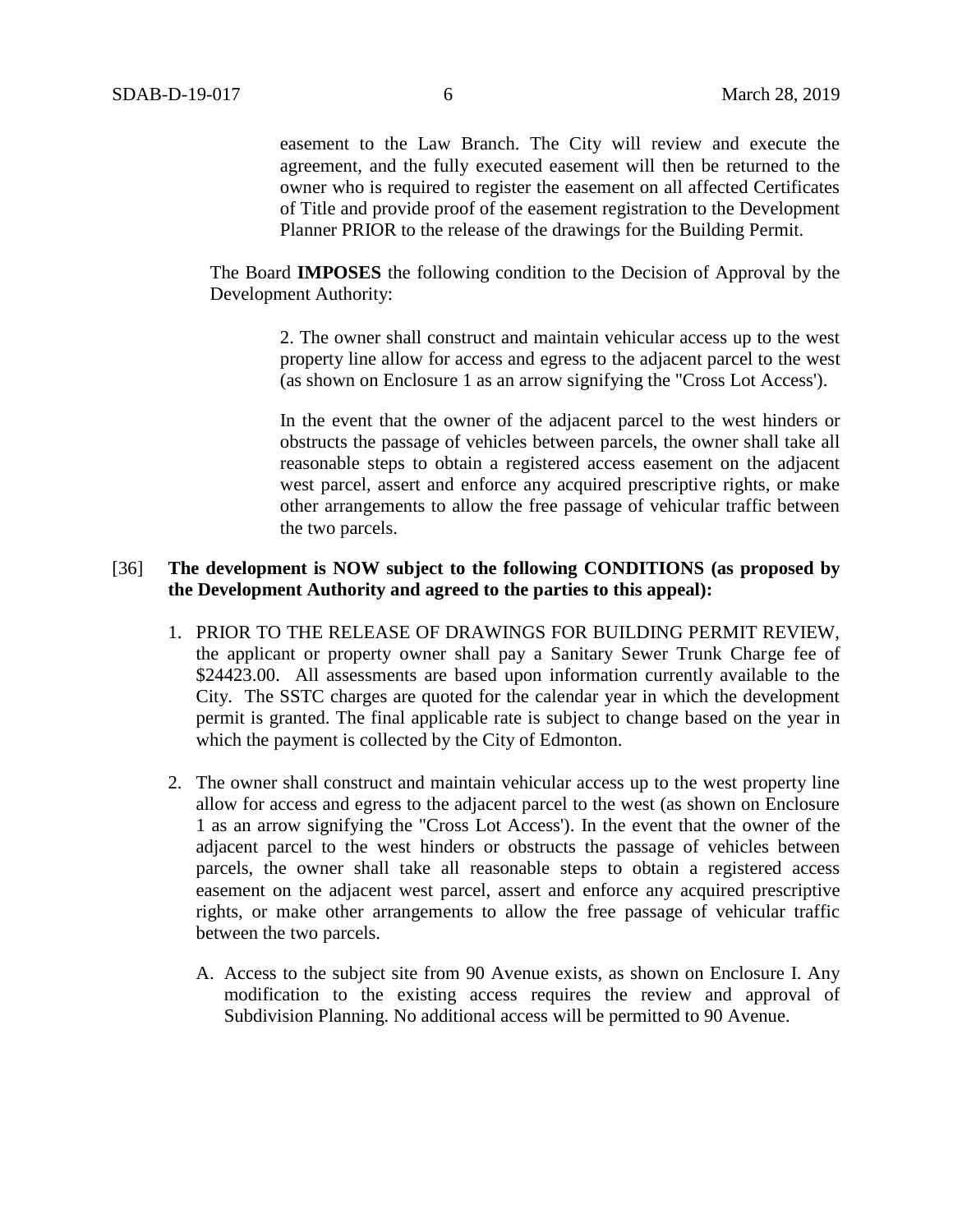- B. Pedestrian connections including applicable curb ramps must be provided on site from the building entrances to the public sidewalk, as shown on Enclosure I. The proposed sidewalk connection to the public sidewalk is acceptable to Subdivision Planning.
- C. No objects are permitted to encroach onto, over or under road right-of-way, as shown on Enclosure I.
- D. There may be utilities within road right-of-way not specified that must be considered during construction. The owner/applicant is responsible for the location of all underground and above ground utilities and maintaining required clearances as specified by the utility companies. Alberta One-Call (1-800-242- 3447) and Shaw Cable (1-866-344-7429; www.digshaw.ca) should be contacted at least two weeks prior to the work beginning to have utilities located. Any costs associated with relocations and/or removals shall be at the expense of the owner/applicant.
- E. Garbage bins must be located so that all turning maneuvers for the waste management vehicles are accommodated on site. It will be the responsibility of property owner/management to keep the collection area clear at all times. We also recommend paint/signage to prevent or minimize the possibility of vehicle parking in this area.
- F. Any hoarding or construction taking place on road right-of-way requires an OSCAM (On-Street Construction and Maintenance) permit. OSCAM permit applications require Transportation Management Plan (TMP) information. The TMP must include:
	- the start/finish date of project;
	- accommodation of pedestrians and vehicles during construction;
	- confirmation of lay down area within legal road right of way if required;

• and to confirm if crossing the sidewalk and/or boulevard is required to temporarily access the site.

It should be noted that the hoarding must not damage boulevard trees. The owner or Prime Contractor must apply for an OSCAM online at:

https://www.edmonton.ca/business\_economy/licences\_permits/oscam-permitrequest.aspx

and,

https://www.edmonton.ca/documents/ConstructionSafety.pdf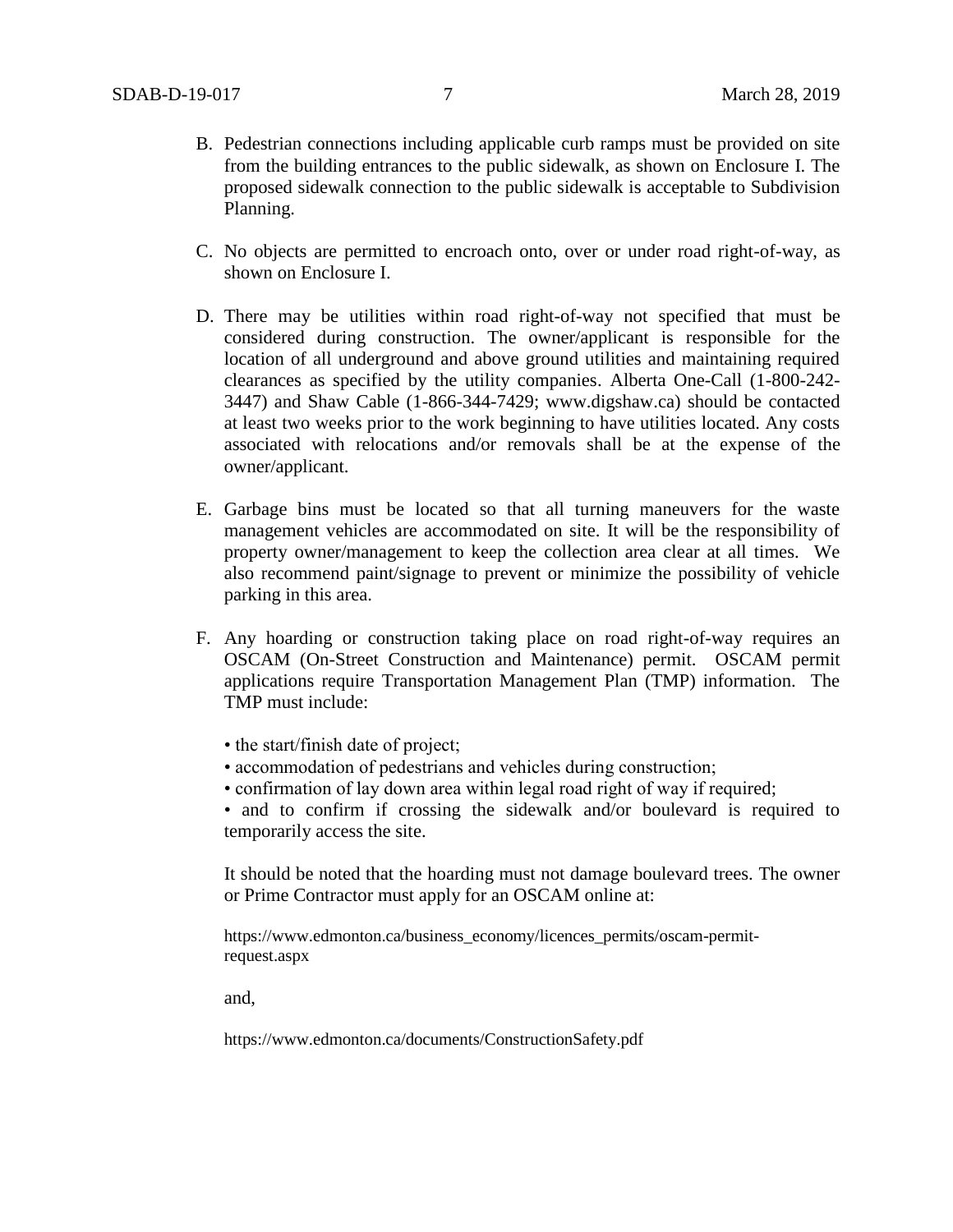- G. Any sidewalk or boulevard damage occurring as a result of construction traffic must be restored to the satisfaction of Development Inspections, as per Section 15.5(f) of the *Edmonton Zoning Bylaw.* All expenses incurred for repair are to be borne by the owner.
- 3. The Site shall comply with the approved Landscaping Plan and Landscaping Conditions in Development Permit #266010257-002.
- 4. All required parking and loading facilities shall only be used for the purpose of accommodating the vehicles of clients, customers, employees, members, residents or visitors in connection with the building or Use for which the parking and loading facilities are provided, and the parking and loading facilities shall not be used for driveways, access or egress, commercial repair work, display, sale or storage of goods of any kind. (Reference Section 54.1.1.c)
- 5. The off-street parking, loading and unloading (including aisles or driveways) shall be hardsurfaced, curbed, drained and maintained in accordance to Section 54.6.
- 6. No parking, loading, storage, trash collection, outdoor service or display area shall be permitted within an approved Setback. (Reference 320.4.5)
- 7. Bicycle parking shall be provided in accordance to Section 54.3 and to the satisfaction of the Development Officer.
- 8. Any outdoor lighting for any development shall be located and arranged so that no direct rays of light are directed at any adjoining properties, or interfere with the effectiveness of any traffic control devices. (Reference Section 51)
- 9. Trash collection and loading areas shall be screened from view from any adjacent Sites and public roadways, to the satisfaction of the Development Officer. (Reference Section 320.4.5)
- 10. The attic space above the fourth storey shall only be used for mechanical or electrical equipment servicing the development, shall not be connected to the fourth storey by a stair case, and shall not be used in any way as operational space including but not limited to storage, dwellings, amenity space, or business floor area.

#### ADVISEMENTS:

- a. This Development Permit is NOT valid until the Notification Period expires in accordance to Section 21.1. (Reference Section 17.1)
- b. This Development Permit is NOT a Business Licence. A separate application must be made for a Business Licence. Please contact the 311 Call Centre (780-442-5311) for further information.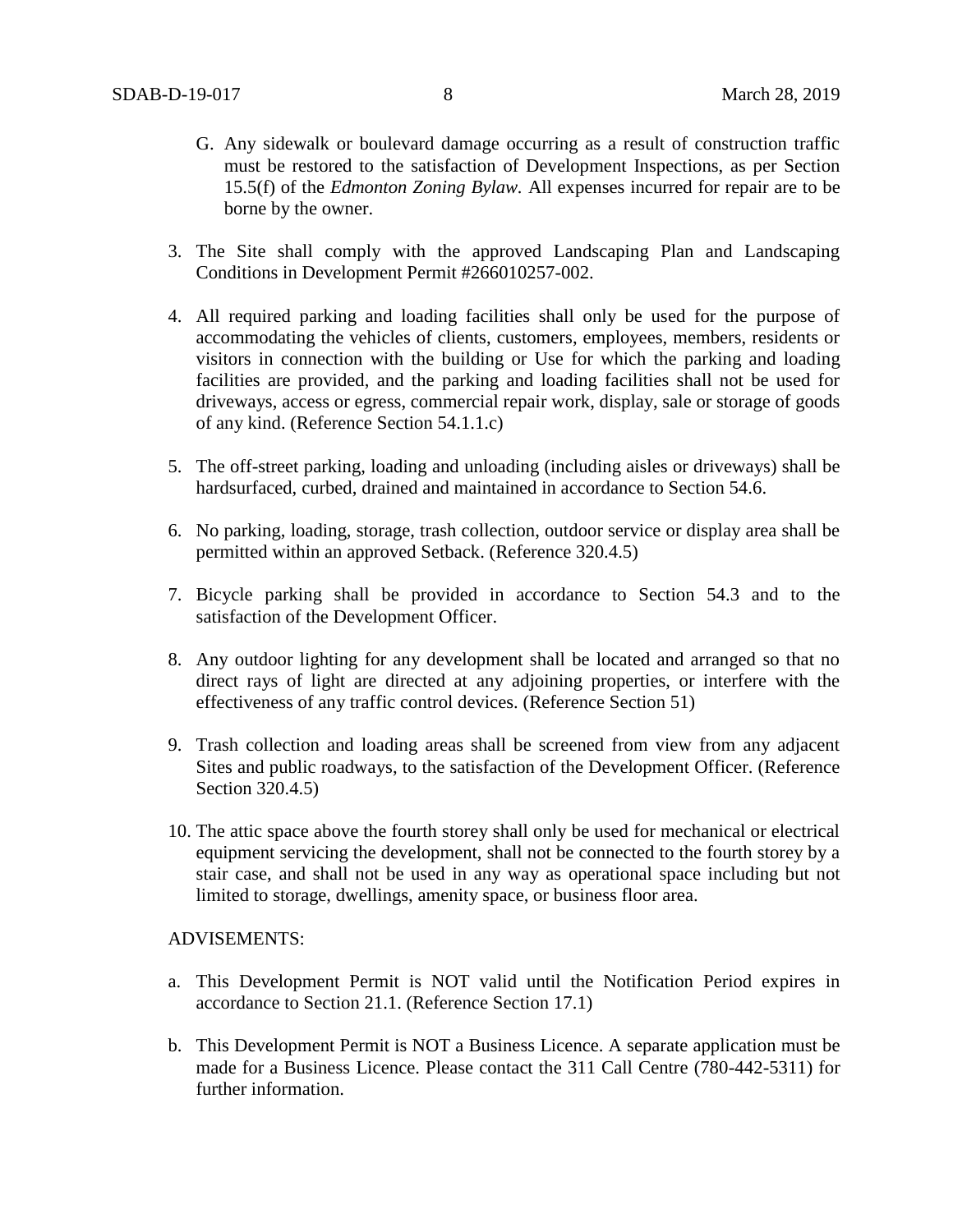- c. Signs require separate Development Applications.
- d. A building permit is required for any construction or change in Use of a building. For a building permit, and prior to the plans examination review, you require construction drawings and the payment of fees. Please contact the 311 Call Centre (780-442- 5311) for further information.
- e. The City of Edmonton does not conduct independent environmental checks of land within the City. If you are concerned about the suitability of this property for any purpose, you should conduct your own tests and reviews. The City of Edmonton, in issuing this Development Permit, makes no representations and offers no warranties as to the suitability of the property for any purpose or as to the presence or absence of any environmental contaminants on the property.
- f. An approved Development Permit means that the proposed development has been reviewed against the provisions of this bylaw. It does not remove obligations to conform with other legislation, bylaws or land title instruments including, but not limited to, the *Municipal Government Act*, the *Safety Codes Act* or any caveats, restrictive covenants or easements that might be attached to the Site. (Reference Section 5.2)
- g. Unless otherwise stated, all above references to section numbers refer to the authority under the *Edmonton Zoning Bylaw 12800* as amended.
- h. Upon the first Development Permit Inspection and determination that landscape construction has been completed in compliance with the approved Landscape Plan, 20% of the approved Guaranteed Landscape Security shall be collected and retained for a period of 24 months from the date of first Development Permit Inspection.
- i. Sites that are not completed or are not compliant with approved Landscape Plans at the first Development Permit Inspection, shall be required to submit a Security for incomplete work, up to and including the full value of the approved Guaranteed Landscape Security value.
- j. The applicant is advised that more than a 12% difference in the ramp slope may result in vehicles "bottoming out" at the break-over point.
- [37] The Development Authority's decision contained the following variances:
	- 1. Parking The site has 75 parking spaces, instead of 81, a deficiency of 6 parking spaces. (Section 54.2 and Schedule 1(A))
	- 2. Loading Space There are 2 instead of 3 Loading Spaces. (Section 54.4.3).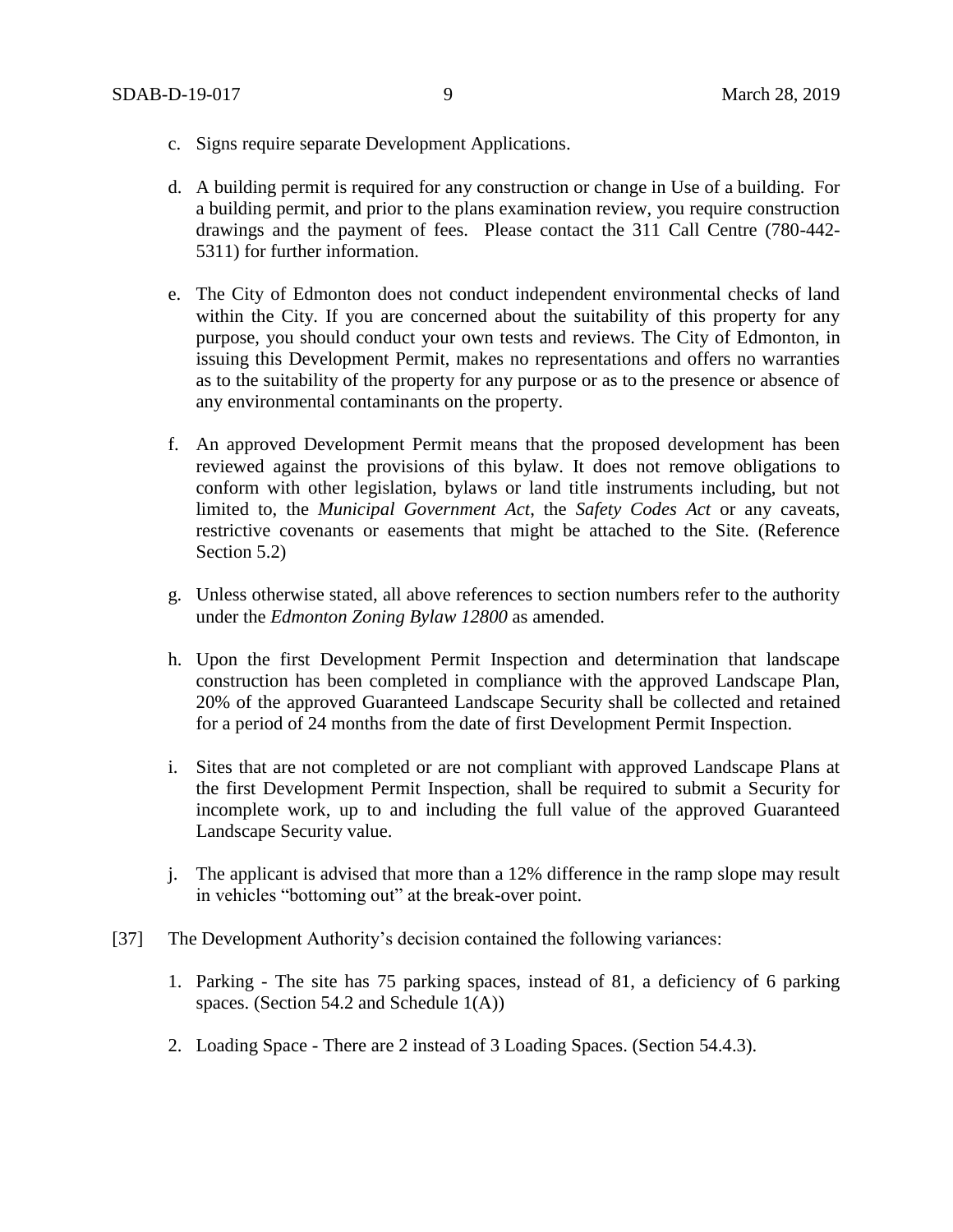3. Discretionary Use - Apartment Hotels is approved as a Discretionary Use (Section 320.3.2).

#### **Reasons for Decision**

- [38] The Development Officer approved subject to conditions and variances an application to Change the use of 27 units of Apartment Housing (9-1 bedroom, and 18-2 bedroom Dwellings) to 48 units of Apartment Hotel, increase the height, and amend the floor layout (parking garage, 1-4 storeys), and to construct exterior and interior alterations (change the Building design, increase height, increase parking garage size) to an approved Building.
- [39] The Appellant owner appealed Condition No. 2 of approval, regarding an easement through the adjacent west property.
- [40] The Board was presented with a joint submission regarding a change to Condition No. 2 from Counsel for the Appellant and Counsel for the City of Edmonton.
- [41] The parties provided the Board with the background content and reasons for changes to Condition No. 2 in the approved Development Permit. All parties agreed to the amended condition given that there may have been an issue with the original condition with regards to obtaining proper legal authorization to permit this access on a permanent basis.
- [42] Accordingly, the Board accepts the joint submission provided with the amended condition of the approved development permit.
- [43] Further, the decision of the Development Authority identified three (3) variances as noted in paragraph 37 above. Given the Class B approval of this development, notice of the development was provided as required under the *Edmonton Zoning Bylaw*. It appears to this Board that there were no notices of appeal submitted through that prescribed notice period that had issue with any of the three (3) variances.
- [44] Upon receipt of this appeal, the Board, as required under Section 686(3) of the *Municipal Government Act*, notified neighbouring properties owner and the Community League of this hearing. It was from this notice process, the following two responses were received.
- [45] The Board heard from a representative of the Summerlea Community who affirmed the comments provided in her email that she was agreeable to the approved drawings which have not been changed and did not have an issue with the revised condition.
- [46] The Board acknowledges an email received just prior to the hearing in opposition to the development. It expressed a concern of too many hotels in the area and that this is a residential area. The Board does not support that conclusion given that this development is located on a predominately commercial oriented avenue and that the change of use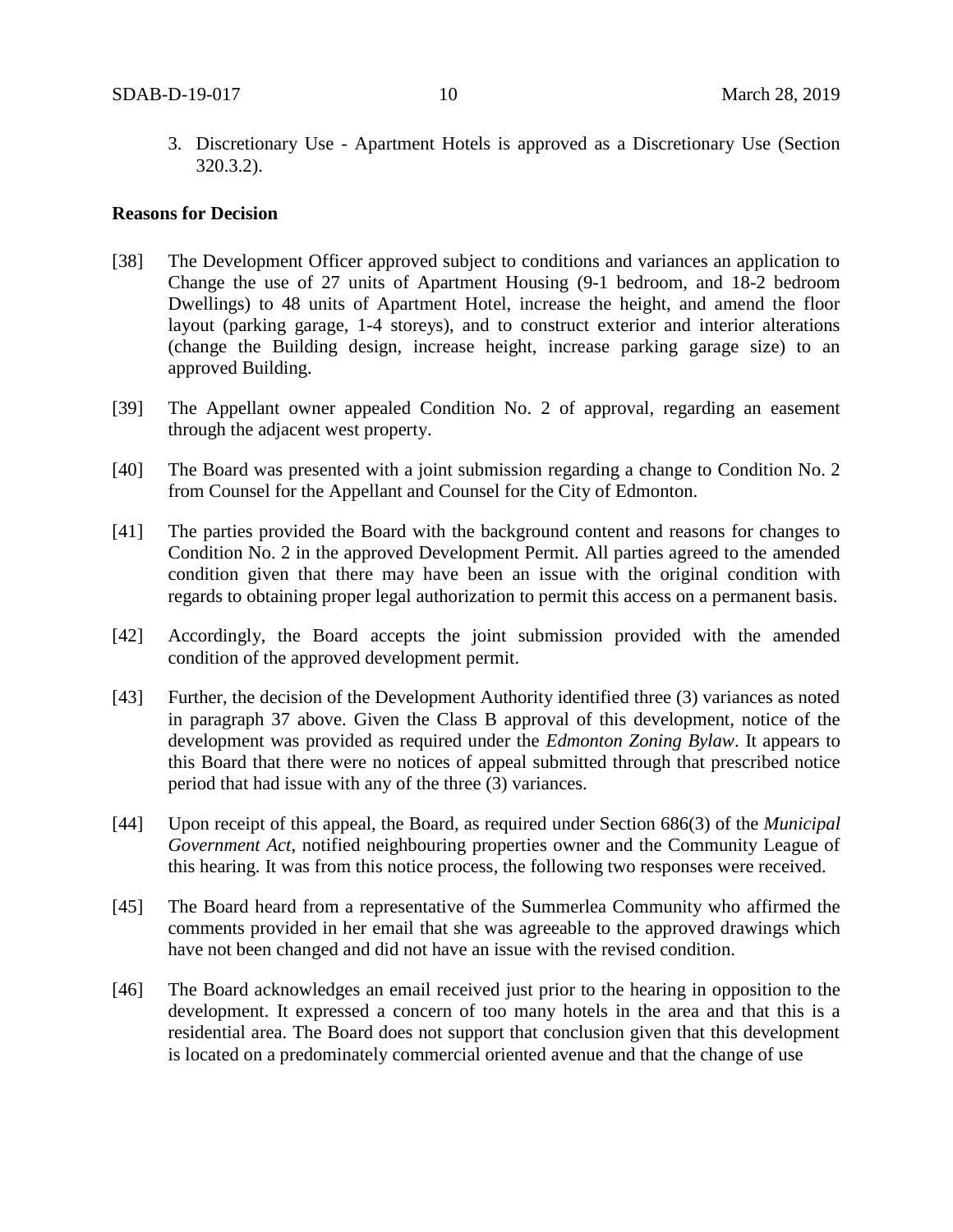does not make this proposed development unreasonably compatible with the neighbourhood. Given the commercial nature of the surroundings, the Board finds that this proposed development is reasonably compatible with the neighbourhood.

- [47] The Board notes the proposed application is a change of use application and the appeal concerned one specific condition of the approved Development Permit. Notwithstanding, the Board must also confirm the Development Authority's decision with respect to the other two (2) variances. Namely, a shortfall of six (6) parking spaces and one (1) loading space.
- [48] The Board was not presented with any compelling planning evidence that would lead to the conclusion that pursuant to Section 687(3)(d) of the *Municipal Government Act* that by granting these two variances, the proposed development would unduly interfere with the amenities of the neighbourhood or materially interfere with or affect the use, enjoyment or value of neighbouring parcels of land. When asked directly about the variances, the representative who appeared on behalf of the Community League, expressed no concerns with any of the variances.
- [49] Therefore, in conclusion, the Board finds that this development is reasonably compatible with the neighbourhood and that by granting the variances, the development would not unduly interfere with the amenities of the neighbourhood nor materially interfere with or affect the use, enjoyment or value of neighbouring parcels of land.

Mr. V. Laberge, Presiding Officer Subdivision and Development Appeal Board

Board Members in Attendance: Mr. B. Gibson; Mr. C. Buyze; Mr. A. Peterson; Ms. L. Delfs

Enclosure

c.c.

City of Edmonton, Development & Zoning Services, Attn: Mr. Adams / Mr. Luke City of Edmonton, Sustainable Development, Attn: Mr. Plummer / Ms. Whalen City of Edmonton, Law Branch, Attn: Mr. M. Gunther